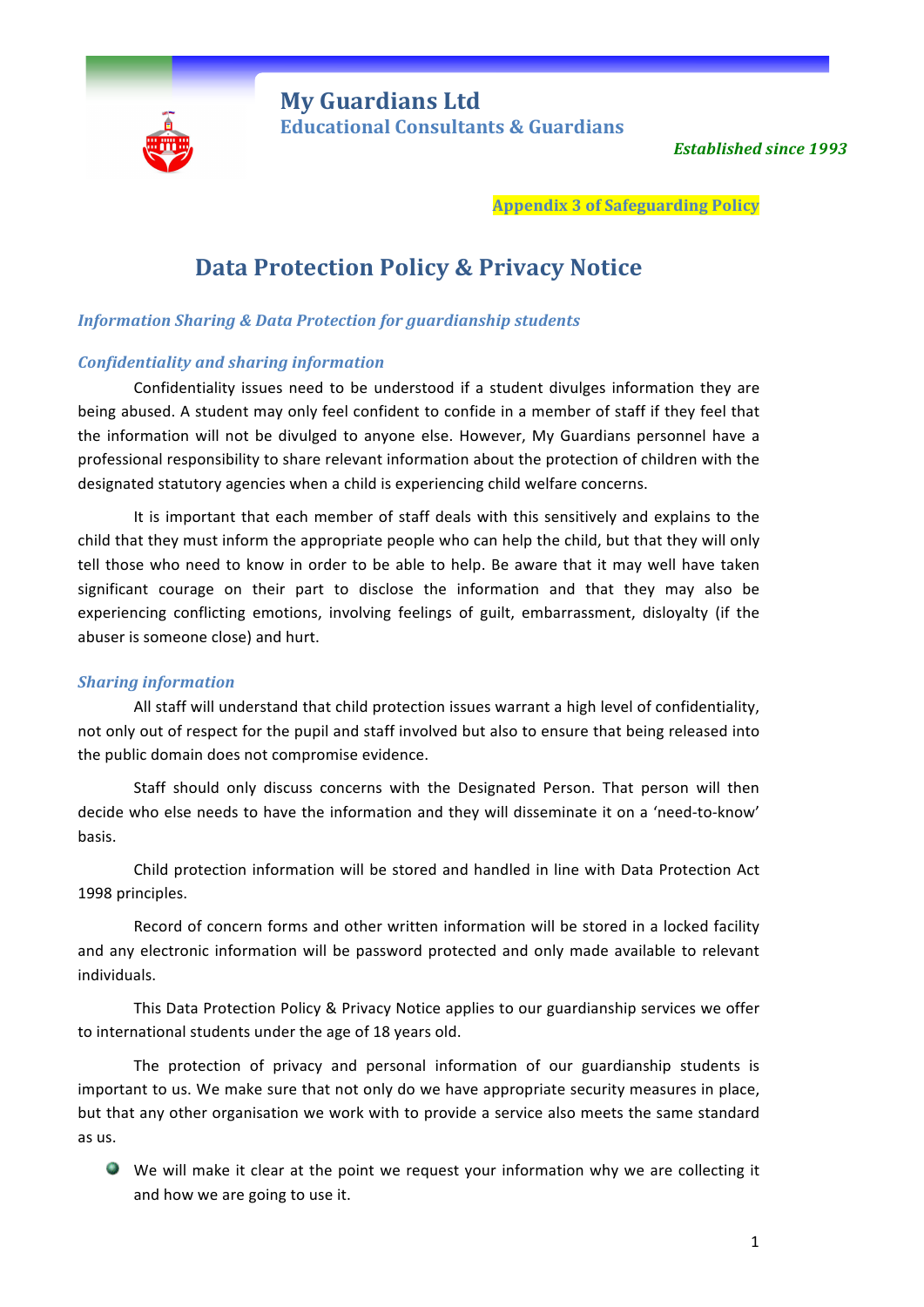- We will collect and use your personal information only if we have your permission or we have sensible reasons for doing so, such as collecting sufficient information from parents about this child in order to fulfil our guardianship duties.
- We will minimize the amount of information we collect from you to what we need to deliver our services.
- $\bullet$  We will be clear in our dealings with you as to what information about you we will collect and how we will use it.
- We will use personal information only for the purposes for which it was originally collected and we will delete it securely when you request this or after a clearly defined timescale.
- O Our website and social media channels are accessible via the Internet. Please remember that if you post any comments or links on any of our sites that they can be read and accessed by anyone and everyone.

# *What information do we collect about you and how do we use it?*

- $\bullet$  When you contact us for information.
- When you work with us as a host family, taxi driver or other guardianship personnel, if you are our partner school, student or parents.
- $\bullet$  If you choose our guardianship services.
- $\bullet$  When you use the website.
- $\bullet$  If you choose to reveal information in emails or by posting on social media.

# *What information do we store?*

We store the following information about our students, host families and members of staff as a Data Controller.

## *Students*

- **Information you supply on booking and registration forms and safeguarding forms as our** guardianship students.
- **O** Feedback from you.
- $\bullet$  Records of meetings, email, telephone and paper correspondence.
- $\bullet$  Photographs you send us.

# *Host Families*

- $\bullet$  Information you supply on application and registration forms.
- **Photographs you provide for your host family profile.**
- $\bullet$  Confidential written references from referees supplied by you.
- $\bullet$  Interview notes, home visit notes and records of observations.
- $\bullet$  Information supplied by the DBS.
- $\bullet$  Feedback from students.
- **C** Feedback from you.
- $\bullet$  Banking information for the purpose of transferring fees to you.
- $\bullet$  Records of meetings, email, telephone and paper correspondence.
- **Information you supply on application forms and on CVs.**
- $\bullet$  Confidential written references from referees supplied by you.
- $\bullet$  Information supplied by the DBS (if applicable)

The minimum information we will need from you to register for our email newsletters is your name and email address. We will process data collected for this purpose based on Legitimate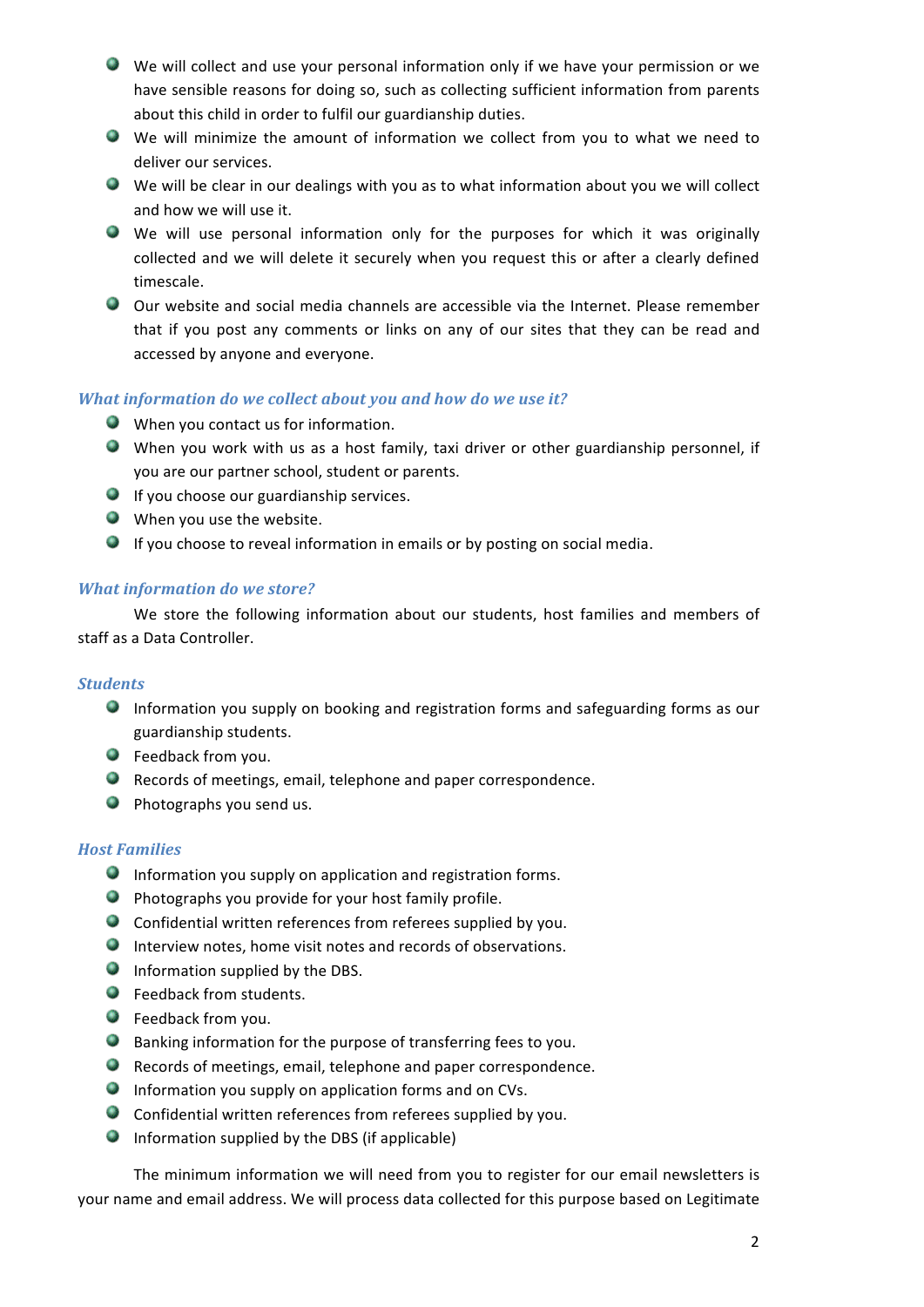Interest to deliver the service for which you have registered. On this basis, we will also contact you occasionally about other relevant services we offer, which we think will interest you. You always have a choice and can opt out of processing on this basis at any time by contacting our Database Manager by email or telephone:

### *How long do we keep your data?*

Because we collect data for a wide range of purposes, we do not have a singularly defined retention period. For each individual service, we define a carefully assessed timeframe within which we retain your data. After this, data is managed to ensure that it is either erased from our system or minimised and retained for legal reasons.

#### *Updating your personal information*

Under current data privacy legislation, you have the right to rectify, erase or restrict the processing of your data without undue delay. You may also request access to the data we hold on you. To do this, or to update your personal information at any time, please contact our Database Manager: 

Email address info@myguardians.co.uk phone +44 (0) 7919425660.

### *Whom do we share data?*

Your information may be shared with our partner schools, host families, students, taxis, travel companies or other services necessary for our business operations.

My Guardians will also share your information, including contact details, with the AEGIS office and lead and supporting inspectors for the purposes of an (re) accreditation inspection within their privacy notice and data protection policy, with the relevant permissions and in line with the ICO data protection principles.

These parties are responsible for the security of this data, will not use your data for any other purpose except the purpose for which it was provided, and will not share your data with any third parties.

We will not share your personal information with others for marketing purposes.

#### Legal information and how to contact us

Under the currently applicable laws we have to say who the data controller is for My Guardians services. The data controller is the organisation responsible for protecting information and, in our case is My Guardians Ltd.

Data Protection Officer: Mrs Irina Bowman, telephone 07919425660, info@myguardians.co.uk

#### *Access to your information*

If you would like access to or a copy of the personal information we hold about you, to request a correction, or have any questions about how we may use it or to make a complaint, please contact the Data Manager by email or by telephone.

Requests will be dealt with by the Data Manager, and will be responded to within a reasonable period, not longer than 30 days.

If you are not satisfied with the way your request was handled, you have the right to lodge a complaint with the supervisory authority - details of which are given below:

Information Commissioner's Office https://ico.org.uk/concerns/ Tel: +44 303 123 1113.